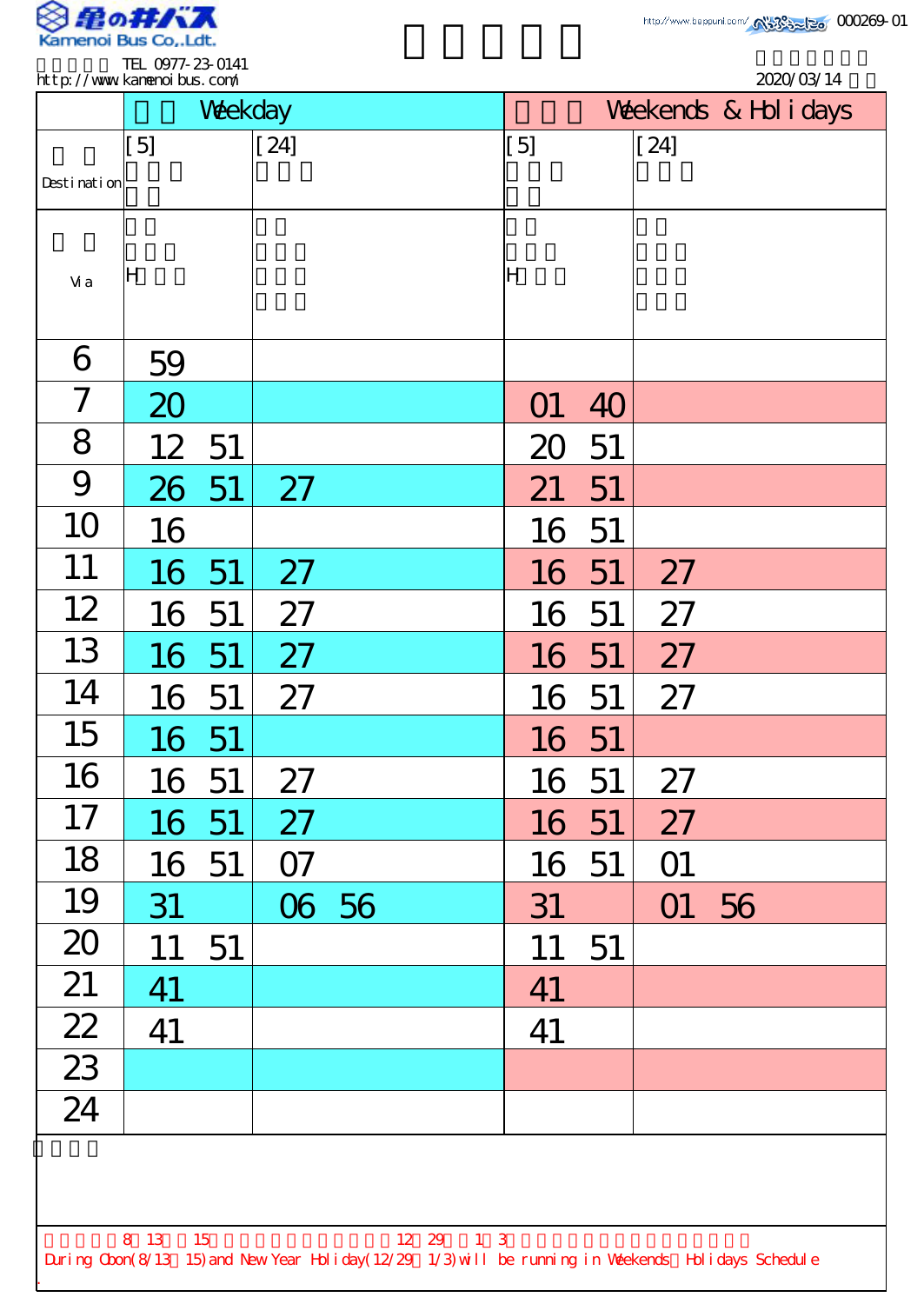

TEL 0977-23-0141 http://www.kamenoibus.com/

| http://www.kanenoi.bus.com/ |         |          |                                      |                | 2020/03/14                                                                                         |
|-----------------------------|---------|----------|--------------------------------------|----------------|----------------------------------------------------------------------------------------------------|
|                             |         | Weekday  |                                      |                |                                                                                                    |
|                             |         |          |                                      | $[41]$         |                                                                                                    |
| Desti nati on               |         |          | <b>APU</b>                           |                | Safari                                                                                             |
|                             |         |          |                                      |                |                                                                                                    |
| Vi a                        |         |          |                                      |                |                                                                                                    |
|                             |         |          |                                      |                |                                                                                                    |
| 6                           |         |          |                                      |                |                                                                                                    |
| 7                           | 49      |          |                                      |                |                                                                                                    |
| 8                           |         |          | 14 19 39 49                          |                |                                                                                                    |
| 9                           |         |          |                                      |                | 13 48                                                                                              |
| 10                          |         | 13 33 48 |                                      | 20             |                                                                                                    |
| 11                          |         | 33 48    |                                      | 13             |                                                                                                    |
| 12                          | 33      | 48       |                                      | 13             |                                                                                                    |
| 13                          | 33 48   |          |                                      | 13             |                                                                                                    |
| 14                          |         | 33 48    |                                      | 13             |                                                                                                    |
| 15                          |         | 33 48    |                                      | 13             |                                                                                                    |
| 16                          | 48      |          |                                      | 13             |                                                                                                    |
| 17                          |         | 20 34 50 |                                      |                |                                                                                                    |
| 18                          |         | 20 34 50 |                                      |                |                                                                                                    |
| 19                          |         | 18 23 43 |                                      |                |                                                                                                    |
| 20                          | 23      |          |                                      |                |                                                                                                    |
| 21                          | 03      |          |                                      |                |                                                                                                    |
| $\frac{22}{23}$             |         | 13 53    |                                      |                |                                                                                                    |
|                             |         |          |                                      |                |                                                                                                    |
| 24                          |         |          |                                      |                |                                                                                                    |
|                             |         |          | $\ddot{\ddot{\phantom{}}\phantom{}}$ |                | $\ddot{\cdot}$                                                                                     |
|                             |         |          |                                      |                |                                                                                                    |
|                             | 8 13 15 |          |                                      | $12 \t29 \t13$ |                                                                                                    |
|                             |         |          |                                      |                | During Cbon(8/13 15) and New Year Holiday(12/29 1/3) will be running in Weekends Holidays Schedule |